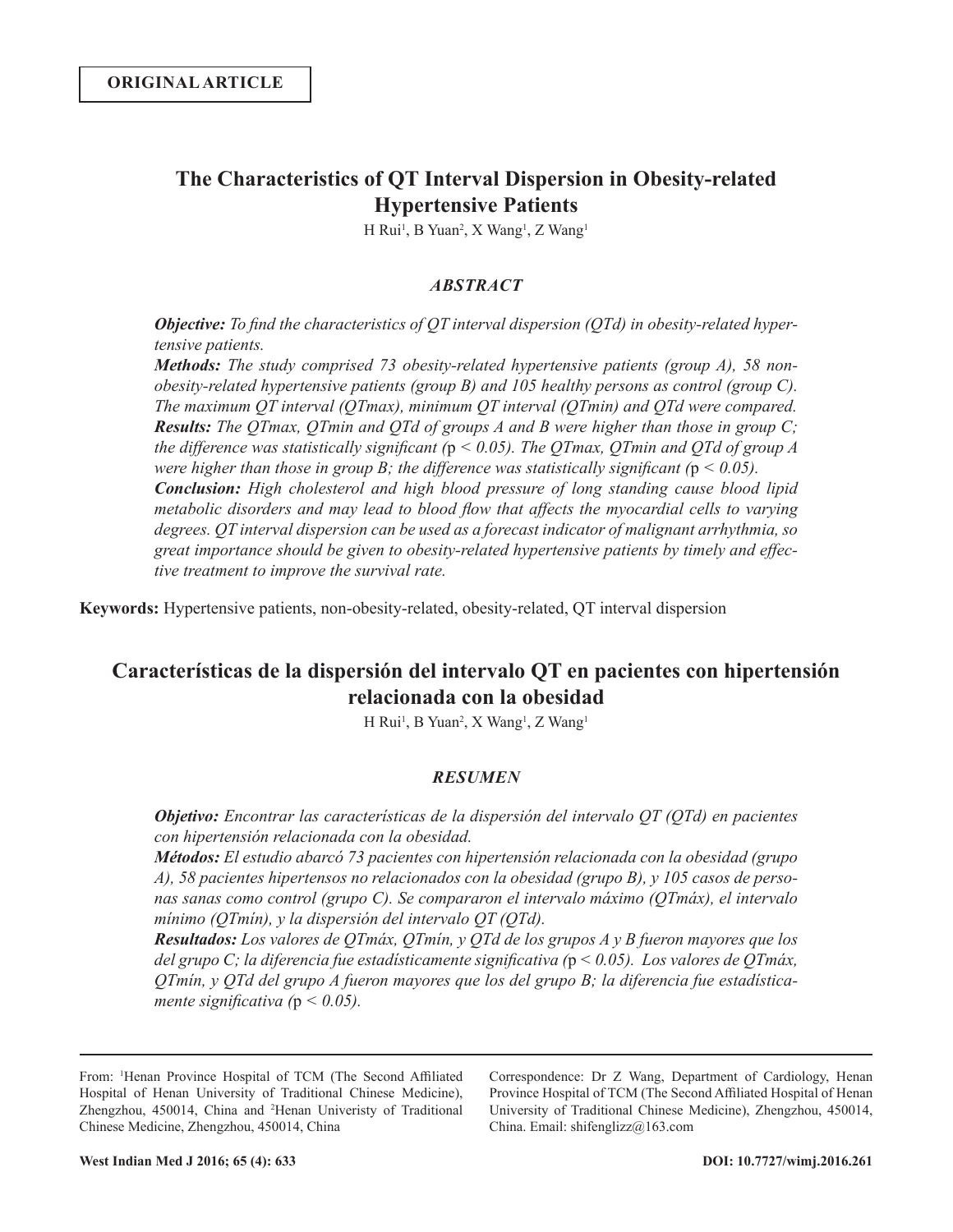*Conclusión: El colesterol alto y la presión arterial prolongada causan trastornos metabólicos de los lípidos de la sangre, y pueden conducir a un flujo sanguíneo que afecte las células del miocardio en diversos grados. La dispersión del intervalo QT se puede utilizar como un indicador para pronosticar la arritmia maligna, de manera que debe concederse gran importancia a que los pacientes con hipertensión relacionada con la obesidad reciban tratamiento oportuno y eficaz para mejorar su tasa de supervivencia.*

**Palabras claves:** Pacientes hipertensos, relacionados con la no obesidad, relacionados con la obesidad, dispersión del intervalo QT

### **INTRODUCTION**

Obesity has been reported as a health killer in many parts of the world, and its prevalence has increased rapidly since 1980 (1). It is estimated that by the year 2030, 38% of the world's adult population will be overweight. Significant global health strategies must reduce the morbidity and mortality associated with the obesity epidemic (2). It has been established in the literature that obesity is associated with an increased risk of developing cardiovascular disease, hypertension, coronary artery disease, heart failure, stroke and death (3–8). Several pathways linking obesity and cardiovascular disease have been described. In a 2016 study, the complex relationship between obesity and cardiovascular disorders, in particular coronary atherosclerosis and heart failure, was proposed (9).

Some studies have shown that QT interval dispersion (QTd) is an independent predictor of adverse cardiovascular outcomes, including death (10–12). QT interval dispersion can predict the risk of arrhythmia. Numerous studies have confirmed the effects of QTd on the evaluation of mortality of coronary artery disease, congestive heart failure, hypertension and other diseases. In this paper, by comparing the QTd differences among obese hypertensive patients, non-obese hypertensive patients and healthy individuals, we gained an understanding into the QTd characteristics of obese hypertensive patients. This will provide the basis for clinical treatment and prognosis.

# **SUBJECTS AND METHODS**

#### **Subjects**

A total of 131 hypertensive patients who were treated at the Department of Cardiology of the Second Affiliated Hospital of Zhengzhou University were selected, 78 of whom were male and 53 female, with an average age of  $60 \pm 9.4$  years. These patients satisfied Chinese

### **West Indian Med J 2016; 65 (4): 634**

Hypertension Prevention Guide recognized standard 2010 (13), and excluded patients with secondary hypertension, electrolyte disorders or cardiomyopathy, and who were not taking drugs that would affect ventricular repolarization. Based on their body mass index (BMI), they were classified as obese (group A) and non-obese (group B).

A total of 105 healthy persons were selected who had had a medical examination in our hospital in the same period (group C), 62 of whom were male and 43 female, with an average age of  $53 \pm 8.3$  years.

#### **Body mass index**

This is obtained by dividing the body weight (kg) by height (m) squared (*ie* kg/m<sup>2</sup>). The weight and height of the subjects were measured by professional doctors. A BMI of  $\geq$  25 was taken as the obesity standard.

#### **Measurement of QT intervals**

The electrocardiogram (ECG) used was produced by Nihon Kohden: synchronized 15-lead ECG was used for the subjects of the three groups A, B and C in a quiet state and supine position. The maximum QT interval (QTmax) and the minimum QT interval (QTmin) were manually measured. The calculation of QTd (QTmax – QTmin) was done by professionals. Determination of the QT interval indices was from the starting point of the QRS complex to the intersection of the T-wave descending part of equipotential lines, the unclear T-wave or the T, U fusion leads were removed; each measurement needed at least eight leads. Three measurements were taken and the average of the measurements used.

## **Statistical analysis**

All data were analysed statistically using SPSS 16.0 software. Measurement data were presented as mean  $\pm$ standard deviation  $(\pm s)$  and *t*-test was used;  $p < 0.05$  was considered as statistically significant.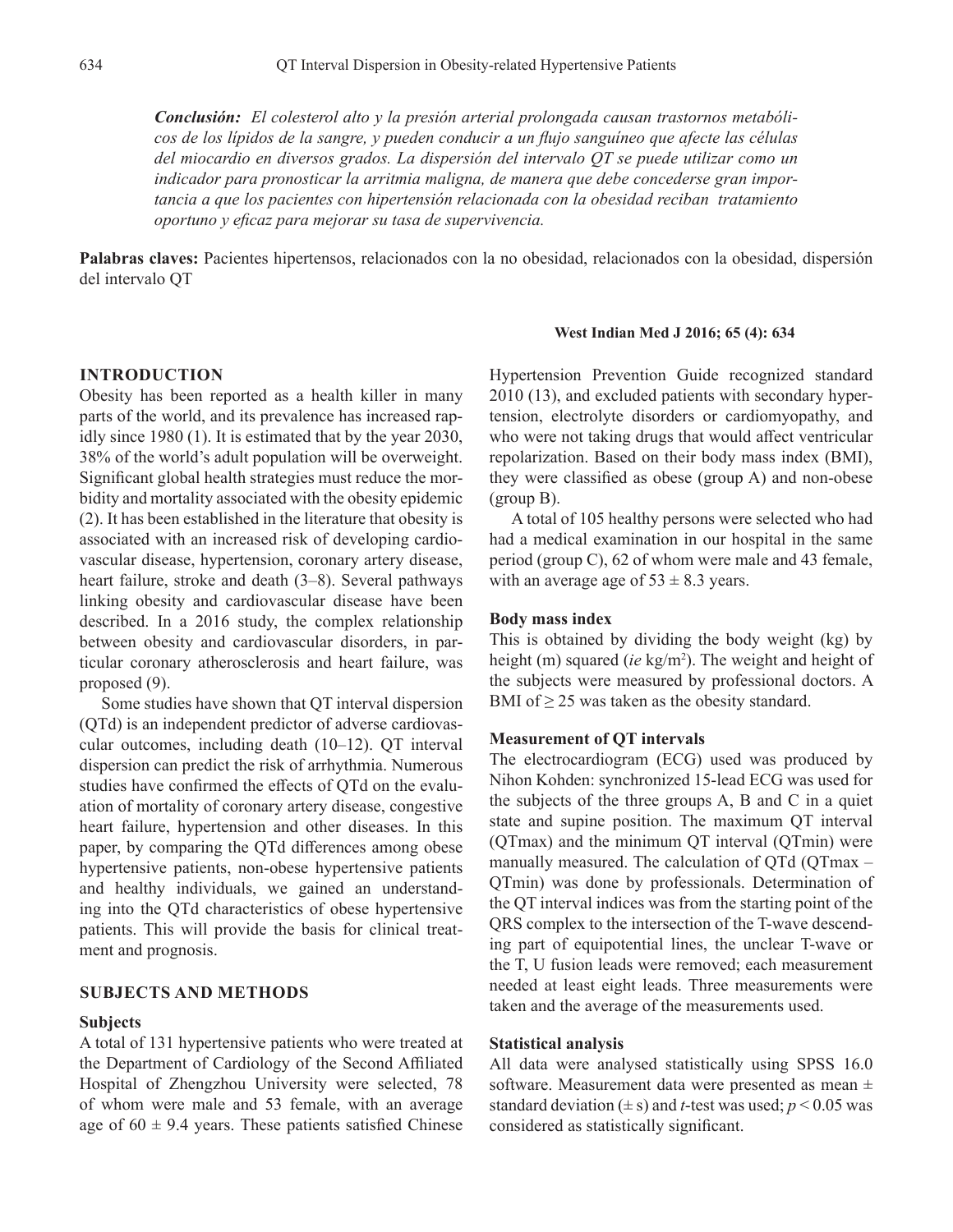## **RESULTS**

The QTmax, QTmin and QTd in group A were markedly higher than those in group C; the difference was statistically significant (*p* < 0.05). The *t*-value of QTd was 8.606 in group A when compared with group C. It means that QT abnormal rates in group A were higher than those in group C (Table 1).

Table 1: Comparison of QTmax, QTmin and QTd between groups A and C

| Group   | OTmax          | OTmin          | OTd          |
|---------|----------------|----------------|--------------|
| Group A | $449 \pm 1.9$  | $409 \pm 2.3$  | $51 \pm 1.7$ |
| Group C | $388 \pm 26.3$ | $362 \pm 15.6$ | $36 \pm 3.3$ |
|         | 5.255          | 6.668          | 8.606        |
| p       | $0.001*$       | $0.002*$       | $0.001*$     |

\*Compared with group  $C, p \le 0.05$ .

The QTmax, QTmin and QTd in group B were markedly higher than those in group C; the difference was statistically significant (*p* < 0.05). The *t*-value of QTd was 6.271 in group B when compared with those in group C. It means that QT abnormal rates in group B were higher than those in group C (Table 2).

Table 2: Comparison of QTmax, QTmin and QTd between groups B and C

| Group     | OTmax          | OTmin          | OTd          |  |
|-----------|----------------|----------------|--------------|--|
| Group B   | $444 \pm 2.7$  | $404 \pm 2.5$  | $47 \pm 2.3$ |  |
| Group $C$ | $388 \pm 26.3$ | $362 \pm 15.6$ | $36 \pm 3.3$ |  |
|           | 4.818          | 6.128          | 6.271        |  |
|           | $0.001*$       | $0.002*$       | $0.005*$     |  |
|           |                |                |              |  |

\*Compared with group C,  $p < 0.05$ .

The QTmax, QTmin and QTd in group A were markedly higher than those in group B; the difference was statistically significant (*p* < 0.05). The *t*-value of QTd was 2.375 in group A when compared with Group B. It means that QT abnormal rates in group A were higher than those in group B (Table 3).

Table 3: Comparison of QTmax, QTmin and QTd between groups A and B

| Group   | OTmax         | OTmin         | OTd          |
|---------|---------------|---------------|--------------|
| Group A | $449 \pm 1.9$ | $409 \pm 2.3$ | $51 \pm 1.7$ |
| Group B | $444 \pm 2.7$ | $404 \pm 2.5$ | $47 \pm 2.3$ |
|         | 3.506         | 3.283         | 2.357        |
|         | $0.008*$      | $0.011*$      | $0.046*$     |

\*Compared with group  $B, p \le 0.05$ .

The QTmax, QTmin and QTd in groups A and B were markedly higher than those in group C; the difference was statistically significant ( $p < 0.05$ ). The QTmax, QTmin and QTd in group A were significantly higher than those in group B; the difference was statistically significant (Fig. 1).



Fig. 1: Comparison of QTmax, QTmin and QTd in groups A, B and C.

## **DISCUSSION**

QT interval dispersion is the difference between the QTmax and QTmin of synchronization leads: QTmax – QTmin (14). It was first proposed by Campbell in 1985.

Day *et al* found a long QTd (15), long QT interval syndrome, and put forward that QTd was an electrocardiology indicator which could reflect cardiac repolarization heterogeneity and reflect the risk of ventricular arrhythmias. Then there were other reports that confirmed the role of QTd in predicting mortality in essential hypertension, congestive heart failure, coronary heart disease and a long QT interval syndrome in populations, fully affirming the clinical value of QTd (16). The greater the QTd value, the greater the instability and asynchronization of cardiac repolarization and the higher arrhythmia risk. Therefore, detection of QTd has an important value in predicting malignant arrhythmic events clinically.

The QT interval was mainly influenced by myocardial ischaemia, autonomic nerve activity, heart rate, drugs and many other factors. The autonomic nervous system plays an important role in regulating cardiac arrhythmia (17, 18). The results of this study showed that QTd values in obese and non-obese hypertensive patients were higher than those in the control group, and higher in obese hypertensive patients than those in non-obese hypertensive ones. This was possibly due to the long-term high blood pressure of patients, increased venous return, ventricular filling and ejection volume increases, resulting in increased ventricular muscle tension and increased myocardial oxygen consumption. At the same time, it may be due to the long-term ejection volume increases, causing myocardial cell proliferation,